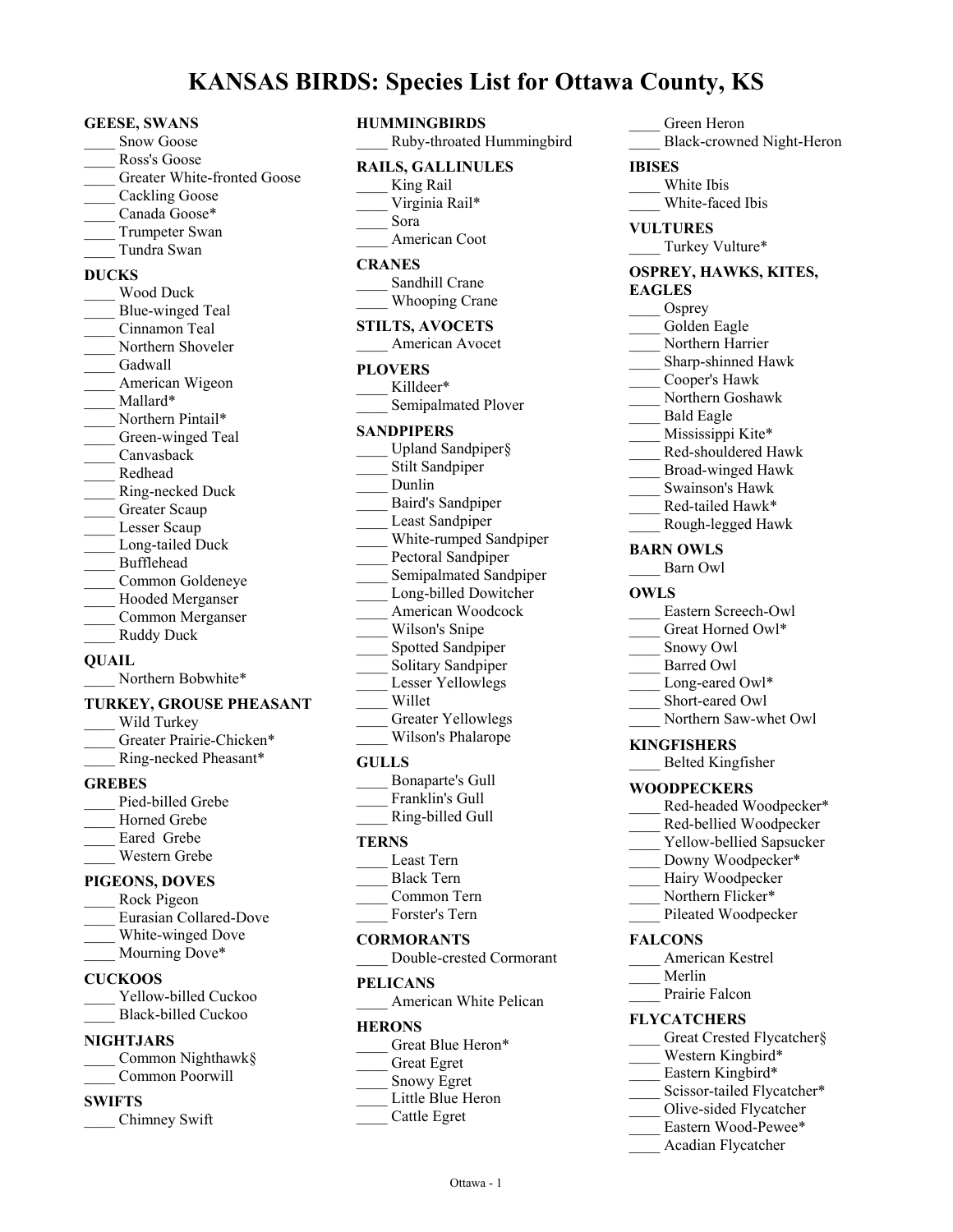- \_\_\_\_ Alder Flycatcher
- Willow Flycatcher
- Least Flycatcher
- Eastern Phoebe\*
- Say's Phoebe

# **VIREOS**

- Bell's Vireo§ \_\_\_\_ Blue-headed Vireo Philadelphia Vireo Warbling Vireo\*
- Red-eyed Vireo

# **SHRIKES**

Loggerhead Shrike\* Northern Shrike

# **JAYS, MAGPIES, CROWS**

Blue Jay\* Black-billed Magpie\* American Crow\*

# **CHICKADEES, TITMICE**

Black-capped Chickadee\* Tufted Titmouse§

### **LARKS**

Horned Lark\*

# **SWALLOWS**

Bank Swallow Tree Swallow N. Rough-winged Swallow§ Purple Martin\* Barn Swallow\* Cliff Swallow\*

### **KINGLETS**

- \_\_\_\_ Ruby-crowned Kinglet Golden-crowned Kinglet
- 

# **WAXWINGS**

\_\_\_\_ Cedar Waxwing\*

# **NUTHATCHES**

\_\_\_\_ Red-breasted Nuthatch White-breasted Nuthatch\*

### **CREEPERS**

\_\_\_\_ Brown Creeper

### **GNATCATCHERS**

Blue-gray Gnatcatcher§

#### **WRENS**

\_\_\_\_ Rock Wren House Wren\* Winter Wren Sedge Wren \_\_\_\_ Marsh Wren Carolina Wren \_\_\_\_ Bewick's Wren

# **THRASHERS**

- Gray Catbird\* Brown Thrasher\*
- Northern Mockingbird

# **STARLINGS**

European Starling\*

#### **THRUSHES**

- Eastern Bluebird§ Mountain Bluebird
- \_\_\_\_ Townsend's Solitaire
- \_\_\_\_ Swainson's Thrush
- Hermit Thrush
- \_\_\_\_ Wood Thrush
- American Robin\*

### **OLD WORLD SPARROWS**

House Sparrow\*

# **PIPITS**

| American Pipit  |
|-----------------|
| Sprague's Pipit |

### **FINCHES**

- \_\_\_\_ Evening Grosbeak House Finch§ Purple Finch \_\_\_\_ Red Crossbill
- Pine Siskin\*
- American Goldfinch§

### **LONGSPURS**

|  | Lapland Longspur |
|--|------------------|
|--|------------------|

#### **SPARROWS**

- Grasshopper Sparrow\* Lark Sparrow Lark Bunting Chipping Sparrow\* \_\_\_\_ Clay-colored Sparrow Field Sparrow Fox Sparrow American Tree Sparrow
- Dark-eyed Junco
- White-crowned Sparrow
- Harris's Sparrow
- \_\_\_\_ White-throated Sparrow
- Vesper Sparrow
- \_\_\_\_ LeConte's Sparrow
- \_\_\_\_ Savannah Sparrow
- Song Sparrow
- Lincoln's Sparrow
- Swamp Sparrow
- Spotted Towhee
- \_\_\_\_ Eastern Towhee

# **BLACKBIRDS, ORIOLES**

Yellow-headed Blackbird \_\_\_\_ Bobolink Eastern Meadowlark§ Western Meadowlark§ Orchard Oriole \_\_\_\_ Bullock's Oriole Baltimore Oriole\* Red-winged Blackbird\* Brown-headed Cowbird\* \_\_\_\_ Rusty Blackbird \_\_\_\_ Brewer's Blackbird

| Great-tailed Grackle       |  |  |  |
|----------------------------|--|--|--|
| <b>WARBLERS</b>            |  |  |  |
| Ovenbird                   |  |  |  |
| Louisiana Waterthrush      |  |  |  |
| Northern Waterthrush       |  |  |  |
| Blue-winged Warbler        |  |  |  |
| Black-and-white Warbler    |  |  |  |
| Prothonotary Warbler§      |  |  |  |
| Tennessee Warbler          |  |  |  |
| Orange-crowned Warbler     |  |  |  |
| Nashville Warbler          |  |  |  |
| Common Yellowthroat        |  |  |  |
| American Redstart          |  |  |  |
| Northern Parula            |  |  |  |
| Magnolia Warbler           |  |  |  |
| Blackburnian Warbler       |  |  |  |
| Yellow Warbler*            |  |  |  |
| <b>Blackpoll Warbler</b>   |  |  |  |
| Palm Warbler               |  |  |  |
| Yellow-rumped Warbler      |  |  |  |
| Wilson's Warbler           |  |  |  |
| <b>GROSBEAKS, BUNTINGS</b> |  |  |  |
| <b>Summer Tanager</b>      |  |  |  |
| <b>Scarlet Tanager</b>     |  |  |  |

Common Grackle\*

- 
- Northern Cardinal\* Rose-breasted Grosbeak\*
- \_\_\_\_ Black-headed Grosbeak
- \_\_\_\_ Blue Grosbeak
- \_\_\_\_ Indigo Bunting§
- Dickcissel\*
- † Fewer than ten Kansas records
- [] Hypothetical species
- § Probable breeding species
- \* Confirmed breeding species Probable and confirmed breeding species as defined by the Kansas Breeding Bird Atlas Project.

This list was compiled from records of the Kansas Ornithological Society, Kansas Breeding Bird Atlas Project, and the Kansas Biological Survey.

January 1, 2022

Please report any birds not on this list to Max Thompson, Southwestern College, Dept of Biology, 100 College St., Winfield, KS 67156, maxt@cox.net

Rare birds noted with † should be reported to the Kansas Bird Records Committee (KBRC) care of Chuck Otte, 11319 Dundon Rd., Milford, KS 66514, cotte@twinvalley.net